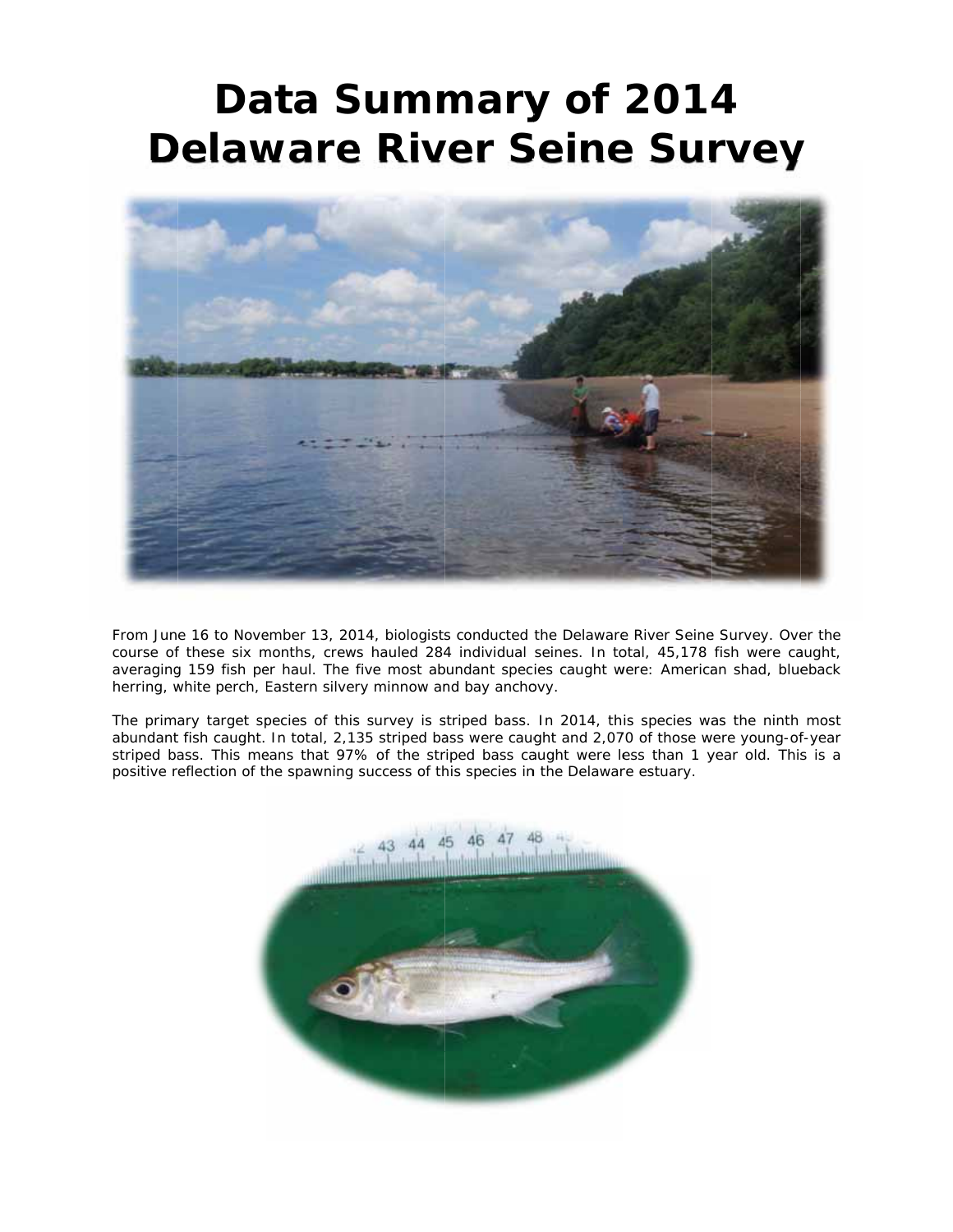| <b>SPECIES NAME</b>        | <b>TOTAL # CAUGHT</b> | <b>RELATIVE ABUNDANCE (%)</b> |  |  |
|----------------------------|-----------------------|-------------------------------|--|--|
| American Shad              | 7,208                 | 15.955%                       |  |  |
| <b>Blueback Herring</b>    | 6,504                 | 14.396%                       |  |  |
| White Perch                | 5,680                 | 12.572%                       |  |  |
| Eastern Silvery Minnow     | 4,987                 | 11.039%                       |  |  |
| Atlantic Menhaden          | 4,325                 | 9.573%                        |  |  |
| Bay Anchovy                | 3,453                 | 7.643%                        |  |  |
| <b>Banded Killifish</b>    | 3,140                 | 6.950%                        |  |  |
| Spottail Shiner            | 2,477                 | 5.483%                        |  |  |
| <b>Striped Bass</b>        | 2,135                 | 4.726%                        |  |  |
| Atlantic Silverside        | 1,581                 | 3.499%                        |  |  |
| <b>Tessellated Darter</b>  | 887                   | 1.963%                        |  |  |
| Mummichog                  | 783                   | 1.733%                        |  |  |
| Gizzard Shad               | 633                   | 1.401%                        |  |  |
| Rough Silverside           | 356                   | 0.788%                        |  |  |
| Alewife                    | 172                   | 0.381%                        |  |  |
| <b>Blue Crab</b>           | 140                   | 0.310%                        |  |  |
| Hogchoker                  | 113                   | 0.250%                        |  |  |
| Bluefish                   | 111                   | 0.246%                        |  |  |
| Atlantic Croaker           | 94                    | 0.208%                        |  |  |
| Channel Catfish            | 79                    | 0.175%                        |  |  |
| <b>Bluegill Sunfish</b>    | 67                    | 0.148%                        |  |  |
| <b>Yellow Perch</b>        | 47                    | 0.104%                        |  |  |
| <b>Pumpkinseed Sunfish</b> | 31                    | 0.069%                        |  |  |
| American Eel               | 30                    | 0.066%                        |  |  |
| Weakfish                   | 17                    | 0.038%                        |  |  |
| <b>Black Drum</b>          | 16                    | 0.035%                        |  |  |
| White Sucker               | 15                    | 0.033%                        |  |  |
| Green Sunfish              | 12                    | 0.027%                        |  |  |
| Carp                       | 9                     | 0.020%                        |  |  |
| Summer Flounder            | 9                     | 0.020%                        |  |  |
| <b>Black Bullhead</b>      | 8                     | 0.018%                        |  |  |
| Golden Shiner              | 8                     | 0.018%                        |  |  |
| Largemouth Bass            | 7                     | 0.015%                        |  |  |
| Striped Anchovy            | 6                     | 0.013%                        |  |  |
| <b>Striped Killifish</b>   | 6                     | 0.013%                        |  |  |
| Spot                       | 5                     | 0.011%                        |  |  |
| Atlantic Needlefish        | 4                     | 0.009%                        |  |  |
| Four-spined Stickleback    | 4                     | 0.009%                        |  |  |
| Naked Goby                 | 4                     | 0.009%                        |  |  |
| Smallmouth Bass            | 4                     | 0.009%                        |  |  |
| White Catfish              | 3                     | 0.007%                        |  |  |
| <b>Catfish Species</b>     | $\overline{2}$        | 0.004%                        |  |  |
| <b>Black Crappie</b>       | 1                     | 0.002%                        |  |  |
| <b>Hickory Shad</b>        | 1                     | 0.002%                        |  |  |
| Silver Perch               | 1                     | 0.002%                        |  |  |
| Southern Kingfish          | 1                     | 0.002%                        |  |  |
| Spotfin Shiner             | $\mathbf{1}$          | 0.002%                        |  |  |
| White Crappie              | 1                     | 0.002%                        |  |  |
| <b>Grand Total</b>         | 45,178                | 100.000%                      |  |  |

During 2014, several species yielded significantly lower catches than in 2013. These decreases **do not** mean that the species are at risk – some of these species had higher than normal catches during 2013. In addition, sampling limitations yielded only 284 hauls during the 2014 sampling season. This was 27 less hauls than completed in 2013.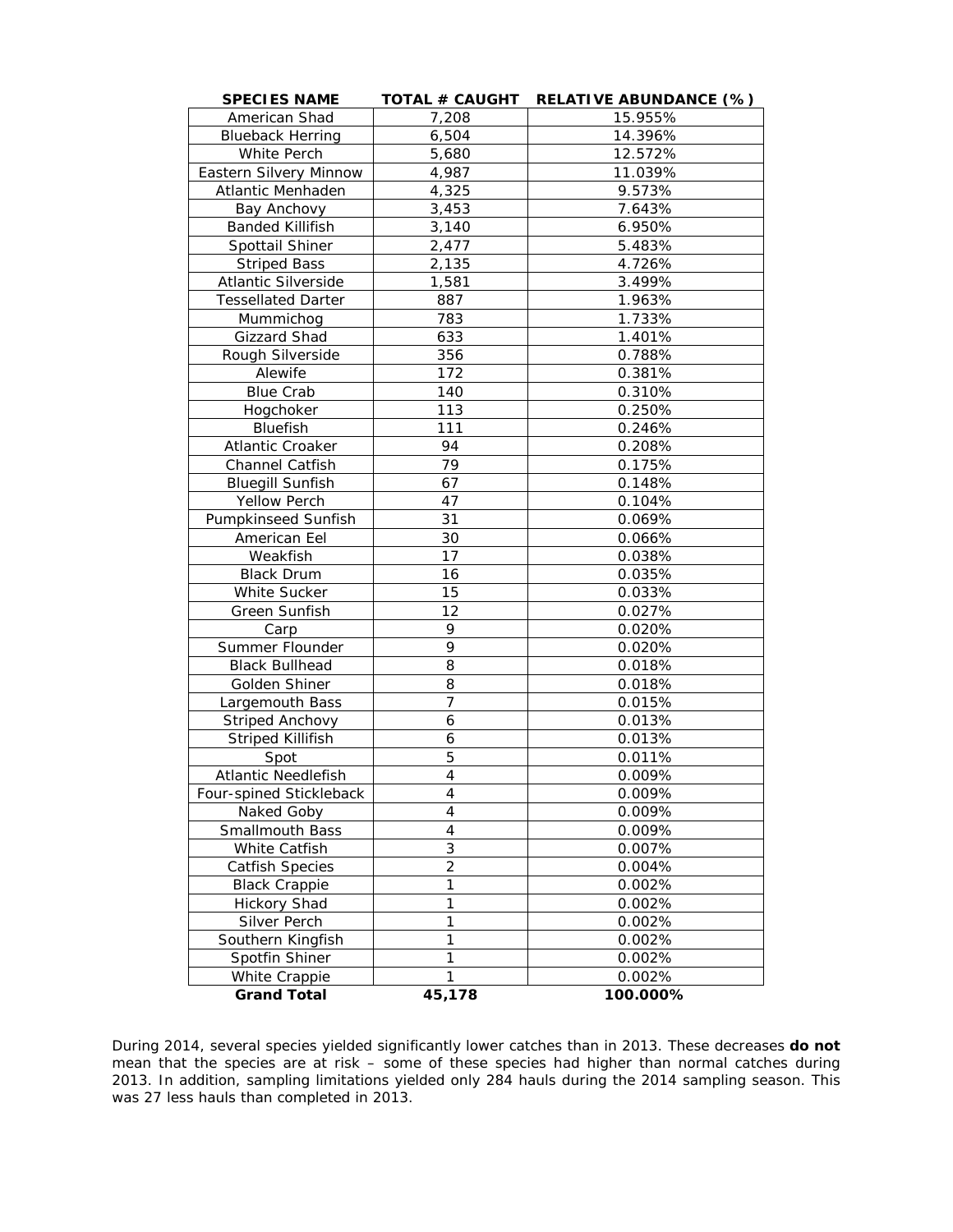The table below shows which species had the most significant decreases:

| <b>SPECIES</b>       | 2013   | 2014  | % DECREASE |
|----------------------|--------|-------|------------|
| Atlantic Menhaden    | 33,837 | 4,325 | 87.22      |
| Golden Shiner        | 42     | 8     | 80.95      |
| Spot                 | 22     | 5     | 77.27      |
| White Sucker         | 47     | 15    | 68.09      |
| Bay Anchovy          | 10,772 | 3,453 | 67.94      |
| Pumpkinseed Sunfish  | 76     | 31    | 59.21      |
| Hogchoker            | 244    | 113   | 53.69      |
| <b>Black Crappie</b> | 2      |       | 50.00      |

## **TOTAL NUMBER CAUGHT**

During 2014, several species yielded higher than normal catches. Some increases could be a result of low numbers caught in 2013. New regulations were put in place in 2012 due to concerns about the significant coastwide dec increase in catches of blueback herring.

The table below lists the species with the greatest increases:

| <b>SPECIES</b>            | 2013  | 2014  |
|---------------------------|-------|-------|
| <b>Blueback Herring</b>   | 2,148 | 6,504 |
| Eastern Silvery Minnow    | 1,889 | 4,987 |
| White Perch               | 2,896 | 5,680 |
| <b>Striped Bass</b>       | 846   | 2,135 |
| Spottail Shiner           | 1,809 | 2,477 |
| <b>Tessellated Darter</b> | 458   | 887   |
| Atlantic Silverside       | 1,259 | 1,581 |
| Mummichog                 | 539   | 783   |
| Gizzard Shad              | 433   | 633   |
| Alewife                   | 16    | 172   |

## **TOTAL NUMBER CAUGHT**